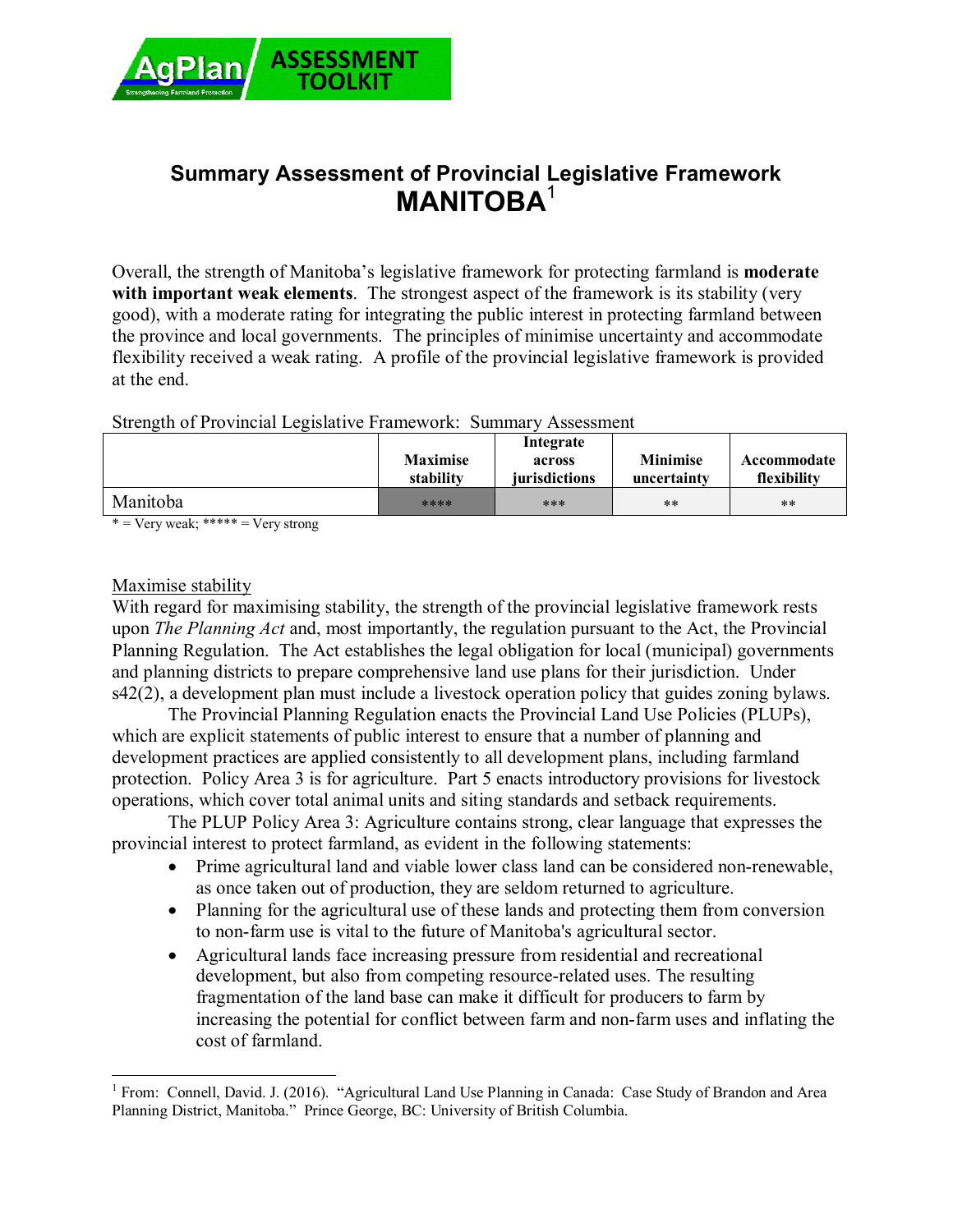The Province encourages local authorities to support the farming community by setting policies that reduce the fragmentation of the agricultural land base and protect the viability of agricultural operations.

In addition to these PLUP statements, there are other considerations for protecting farmland in several other policy areas. For example, under Policy Area 1: General Development, a planning policy is to direct rural residential, cottage, and non-resource-related uses to areas where agriculture is not dominant and away from prime agricultural land, viable lower class land, and existing agricultural operations whenever possible. Policy Area 2: Settlement Areas explicitly recognises that the cumulative effects of low density and scattered residential development in rural areas can create conflict with agricultural operations.

In spite of strong language and policies in PLUP Policy Area 3: Agriculture, the legislative framework for protecting farmland in Manitoba would be stronger if agricultural land was listed explicitly as a type of land to be protected in *The Planning Act.* In section 4(3)(b), the Act lists types of lands and resources to be protected and enhanced, including water sources, sensitive lands, renewable resources, and areas of natural or historic significance; the transportation system and other infrastructure, and mineral development. Agricultural land is not identified here as needing to be protected or enhanced.

### Integrate public priorities across jurisdictions

Specific statements of *The Planning Act* establish the level of required integration across jurisdictions, which is moderate. As per s47(1), all development plans must be submitted to the minister for approval. This approval process is the only legislative mechanism that ensures local governments adhere to the PLUPs. On this basis, and per s62(1), provincial land use policies no longer apply to a planning district or municipality that has adopted a development plan by-law. The PLUPs apply to all future amendments to and the re-enactment of a development plan bylaw. The wording for required integration in *The Planning Act* (s41) is that a development plan "must be generally consistent" with the PLUPs, which could be stronger.

The province typically recommends that development plans should not refer to provincial legislation or regulations (outside of *The Planning Act* or Provincial Planning Regulation) as these are provincial requirements which are beyond the authority of the development plan.

The Interdepartmental Planning Board (IPB) consisting of officials from government departments and agencies is involved in matters related to land use and development. With input from representatives of the IPB departments, the Board reviews and provides input on all development plans and amendments using the PLUPS for guidance.

The province recently established Technical Advisory Committees for land use planning that bring together provincial departments, municipalities, and planning consultants during and prior to the drafting of the development plan in order to improve communication and collaboration regarding respective land use interests and priorities.

### Minimise uncertainty

Several elements of the legislative framework introduce uncertainty and weaken protection for farmland in Manitoba. Although the importance of protecting farmland is evident in the framework, there is no legislation to reserve lands for agricultural use, i.e., there is no agricultural land reserve, as there is in British Columbia and Québec.

In the absence of a land reserve, several statements in the legislative framework are more relevant in relation to uncertainty. Among these, there is also no provincial-level governance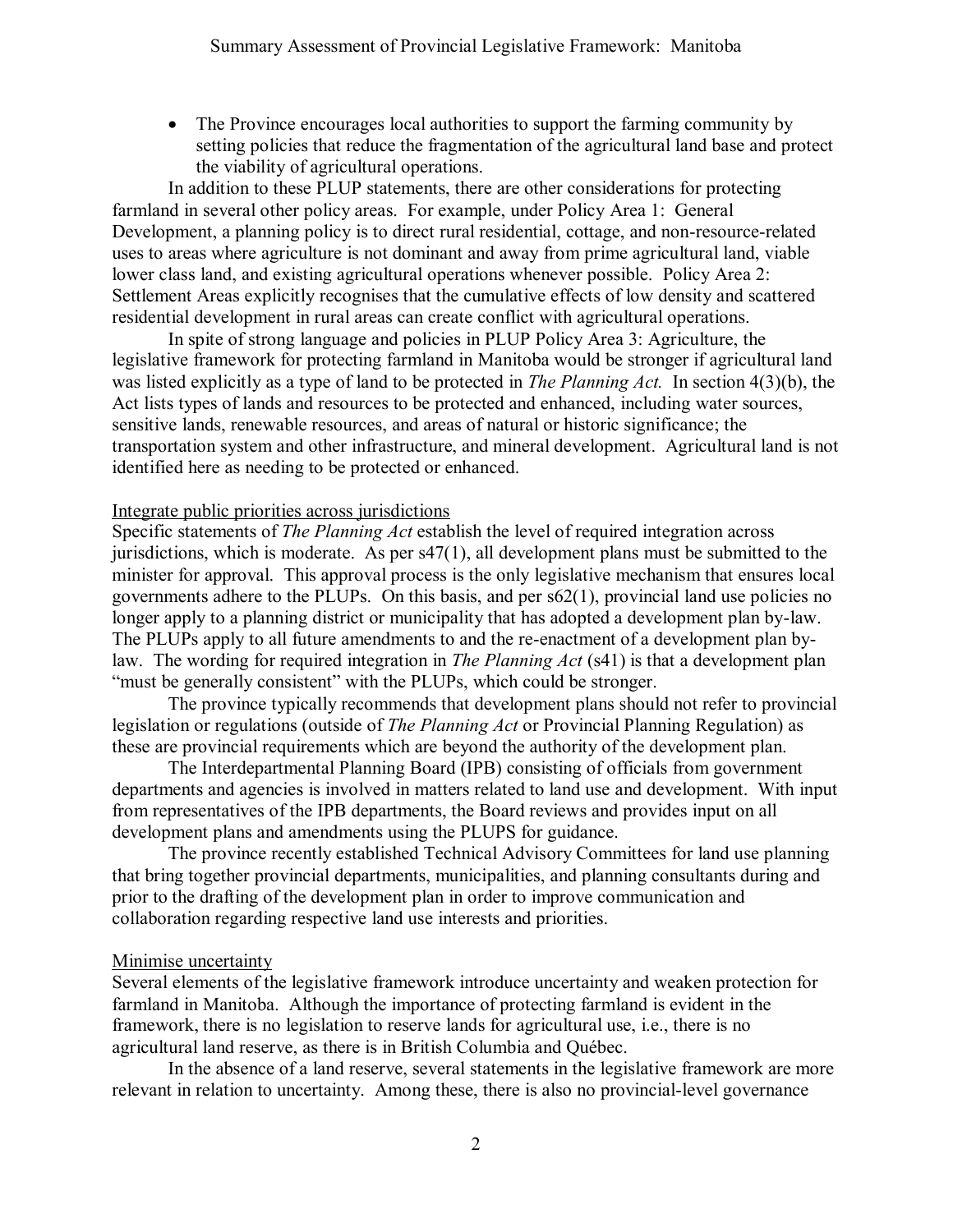mechanism that can manage a flexible planning process. Instead, the authority to approve development plans rests with the minister, which exposes land use plans to political influences and changes in political interests. This aspect of uncertainty is further exposed by weaker language. One example is the legal requirement for integrating the provincial land use interests in local development plans. Whereas other jurisdictions often use the term, "must be consistent with," the term used in *The Planning Act* is "must be generally consistent," wherein,

'Generally consistent' means that development plan by-laws will embody the principles of sound land use planning as expressed in the PLUPs, and the goals, plans and policies contained in development plan by-laws will reflect the spirit and intent of the PLUPs. This is important because once a development plan by-law is adopted, the PLUPs no longer apply to the planning area until a plan is being amended or reviewed. As such, a development plan by-law is ultimately jointly approved and endorsed by both the planning authority and the Province.

Furthermore, from a legal perspective, the term "spirit and intent" can be problematic because it introduces uncertainty as to whether one should rely on broad concepts versus the text of laws.

The policy related to urban expansion provides an example of how conditions used in the PLUPs introduce uncertainty. Whereas Policy Area 2: Settlement Areas (s2.2.6) states that the expansion of an urban centre must be directed away from prime agricultural land and agricultural operations, it also states, "where factors such as servicing and land availability make urban expansion into these areas the best option, urban expansion may take precedence over other uses." In effect, this policy gives priority to urban development over protecting farmland.

## Accommodate flexibility

The provincial legislative framework, especially the PLUPs, is designed specifically to accommodate flexibility. The legal requirements of a development plan are minimal and general. Under s42(1)a,b, these requirements include plans and policies that respect the local government's "purposes and its physical, social, environmental and economic objectives." Land use and development are to be directed through maps and statements of objectives.

The Provincial Planning Regulation re-inforces the intent to allow local governments to determine their public priorities for land uses. As stated under Scope and Application (see the appendix for the full text),

The PLUPs by their nature are general and cannot account for all local situations, special circumstances and exceptions. In recognition of this variability it is intended that they be applied to reflect local needs, so long as provincial interests are not undermined. The PLUPs will be strictly applied in areas of the Province experiencing more growth or change, such as the capital region, and may be applied with more flexibility in areas experiencing limited growth or change, and where there is little potential for land use conflict.

This statement recognises that different conditions exist in which development plans are made and, in particular, that a greater level of flexibility is permitted only in areas where the potential for land use conflicts is lowest.

There is no commission that is responsible for agricultural land use planning in Manitoba. Instead, the minister has authority to approve development plan; thereafter, the PLUPs are presumed to be enacted through the by-law. In this context, the absence of a provincial-level governance structure for agricultural land use planning can undermine the flexible elements of the framework, such that the balance favours local priorities over provincial interests.